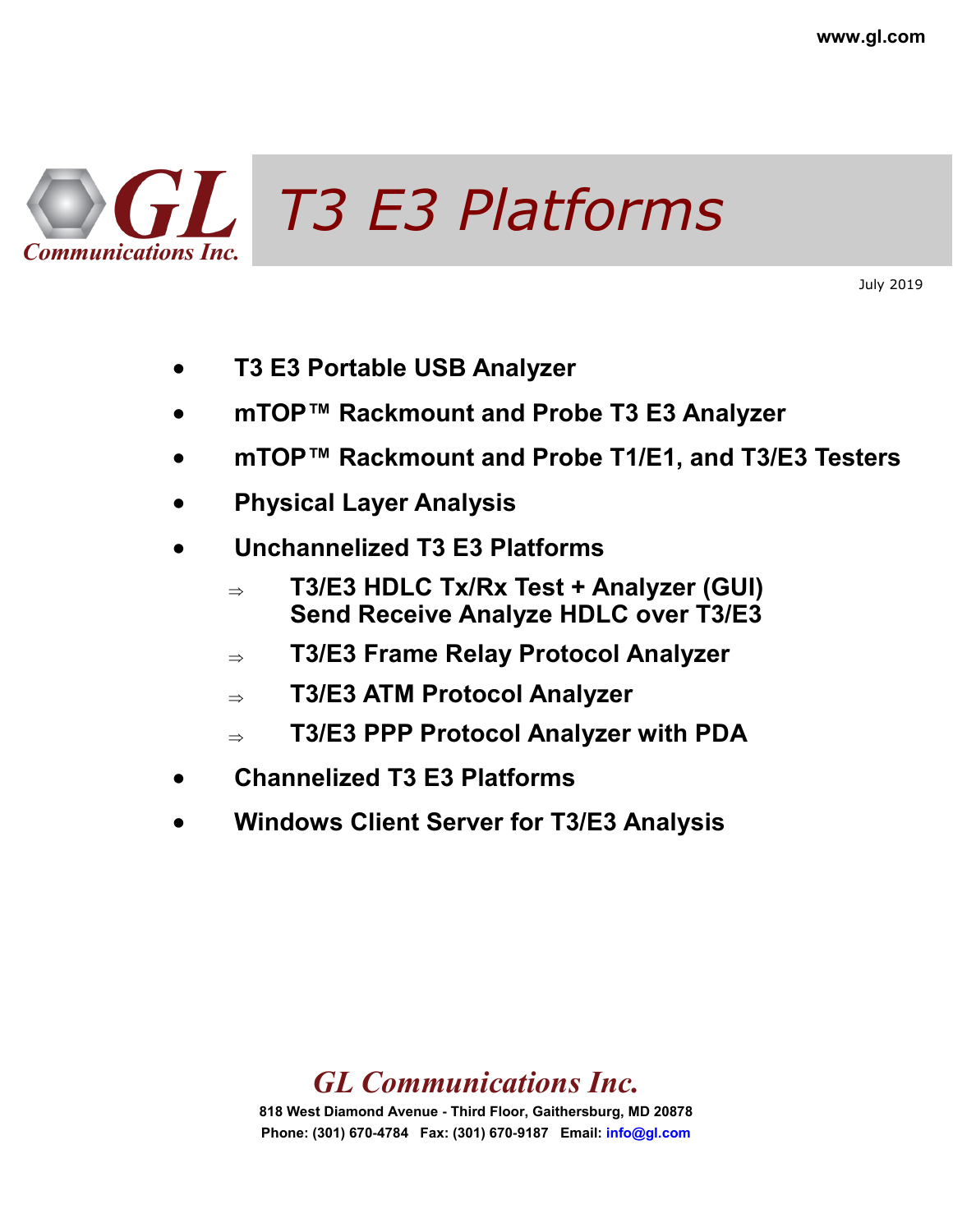

**T3 E3 Portable USB Analyzer**



**T3 E3 mTOP™ Rackmount Analyzer**



**mTOP™ T3 E3 Probe**



#### **T3 E3 Portable USB Analyzer**

GL's T3 E3 Analyzer is available as portable as well as a rackmount system. A portable USB-based unit supports 2x T3 E3 ports per unit. GL's T3 E3 Analyzer is capable of processing signalling, voice, and data full T3 (DS3) or E3 data streams, dropping and inserting T1 (DS1) or E1, and analysis of HDLC, ATM, Frame Relay, and PPP Protocols. It includes various signal testing capabilities for Unchannelized (Unstructured) and Channelized (Structured) T3 E3 Traffic.

For more details, visit [https://www.gl.com/test](https://www.gl.com/test-high-speed-wan-services-t3-e3-ds3-line.html)-high-speedwan-services-t3-e3-ds3-[line.html](https://www.gl.com/test-high-speed-wan-services-t3-e3-ds3-line.html)

#### **mTOP™ Rackmount and Probe T3 E3 Analyzer**

A 2U mTOP™ Rack supports 6x T3 E3 ports (6 \* 672 DS0s) per unit. Multiple rack units can be stacked together for greater scalability.

mTOP™ T3 E3 Probe unit includes GL's USB based T3 E3 Analyzer hardware unit combined with necessary PC interface, which makes it portable stand-alone unit suitable for field testing.

For more details, visit [https://www.gl.com/test](https://www.gl.com/test-tools-in-rack-based-platforms.html)-tools-inrack-based-[platforms.html](https://www.gl.com/test-tools-in-rack-based-platforms.html)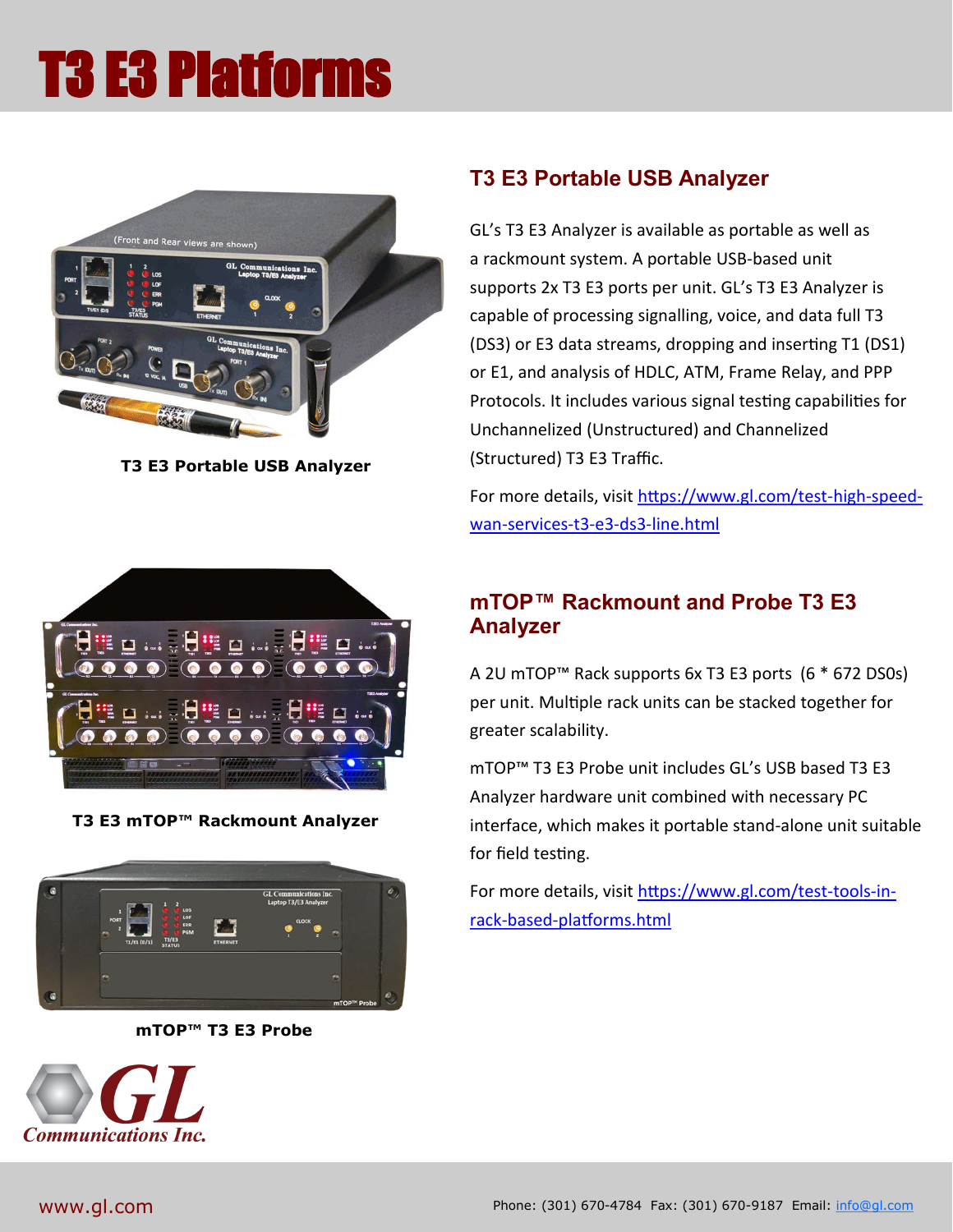

**Rackmount mTOP™ T3 T1 E3 E1 Multi Interface** 

#### **mTOP™ Rackmount - T1/E1, and T3/E3 Testers**

GL's rack based **Channelized T3E3 Analyzer**, supports T3 E3 and T1 E1 Multi-interface. A T3 (DS3) consists of a total of 28 T1s, or 672 full duplex voice channels. Similarly, an E3 consists of a total of 16 E1s, or 480 full duplex voice channels.

For more details, visit [https://www.gl.com/test](https://www.gl.com/test-high-speed-wan-services-t3-e3-ds3-line.html)-high-speedwan-services-t3-e3-ds3-[line.html](https://www.gl.com/test-high-speed-wan-services-t3-e3-ds3-line.html)

|                  |                                                                                           | T1/E1 Physical Laver Protocol Analysis Alarms and Counters                                                                                                                                                                                               |          |                                                                                                                                                                                                                      |                                                               |                                          |                 |                |                                                                                   | n                      | $\times$      |
|------------------|-------------------------------------------------------------------------------------------|----------------------------------------------------------------------------------------------------------------------------------------------------------------------------------------------------------------------------------------------------------|----------|----------------------------------------------------------------------------------------------------------------------------------------------------------------------------------------------------------------------|---------------------------------------------------------------|------------------------------------------|-----------------|----------------|-----------------------------------------------------------------------------------|------------------------|---------------|
| <b>File View</b> |                                                                                           | Capture Statistics Database Configure Help                                                                                                                                                                                                               |          |                                                                                                                                                                                                                      |                                                               |                                          |                 |                |                                                                                   |                        |               |
| œ.               | G.<br>18 C                                                                                | <b>리 명 제 역</b><br>0                                                                                                                                                                                                                                      | 99 역, 역, | 品图案                                                                                                                                                                                                                  | $-\frac{C}{2}$ $-\frac{D}{2}$ $\frac{d}{dx}$ $-\frac{H}{U}$ 0 |                                          | GoTo            |                |                                                                                   |                        |               |
| Dev              | Frame#                                                                                    | <b>TIME (Date)</b>                                                                                                                                                                                                                                       | Empr     | AIS Alarm Status<br><b>TI/E1 Physical</b>                                                                                                                                                                            | Canter Loss Alarm Status<br>T1/E1 Physical                    | Sync Loss Alarm Status<br>T1/E1 Physical |                 | T1/E1 Physical | T1 Bue/E1 Renote Alam Status   T1 Yellow/E1 Distant Alam Status<br>T1/E1 Physical | Type<br>T1/E1 Physical |               |
| 41               | n L                                                                                       | 2017-01-16 20:36:43 778000                                                                                                                                                                                                                               |          | αř                                                                                                                                                                                                                   | off.                                                          | ON                                       |                 | cli.           | <b>off</b>                                                                        | Alarms                 |               |
| /2               |                                                                                           | 2017-01-16 20:36:43 778000                                                                                                                                                                                                                               |          | oli                                                                                                                                                                                                                  | off                                                           | <b>ON</b>                                |                 | off            | off                                                                               | Alsene                 |               |
| $\sqrt{3}$       |                                                                                           | 2017-01-16 20:36:43.778000                                                                                                                                                                                                                               |          | oli                                                                                                                                                                                                                  | off                                                           | 0N                                       |                 | off            | off                                                                               | Alwms                  |               |
| /4               |                                                                                           | 2017-01-16 20:36:43 778000                                                                                                                                                                                                                               |          | off                                                                                                                                                                                                                  | off                                                           | ON                                       |                 | off            | off                                                                               | Alarms                 |               |
| $\sqrt{5}$       |                                                                                           | 2017-01-16 20:36:43 778000                                                                                                                                                                                                                               |          | oli                                                                                                                                                                                                                  | off                                                           | ON                                       |                 | off            | off                                                                               | <b>Alwent</b>          |               |
| /6               |                                                                                           | 2017-01-16 20:36:43 778000                                                                                                                                                                                                                               |          | off                                                                                                                                                                                                                  | off                                                           | <b>ON</b>                                |                 | off            | off                                                                               | Alarms                 |               |
| $\sqrt{7}$       | ŝ                                                                                         | 2017-01-16 20:36:43 778000                                                                                                                                                                                                                               |          | off                                                                                                                                                                                                                  | off                                                           | ON                                       |                 | off            | off                                                                               | Alarms                 |               |
| /8               | $\overline{z}$                                                                            | 2017-01-16 20:36:43 778000                                                                                                                                                                                                                               |          | off                                                                                                                                                                                                                  | off                                                           | <b>ON</b>                                |                 | off            | off                                                                               | Alarms                 |               |
| $\epsilon$       |                                                                                           |                                                                                                                                                                                                                                                          |          |                                                                                                                                                                                                                      |                                                               |                                          |                 |                |                                                                                   |                        | x             |
| 0000 Type        | <b>ATH Frane Data</b><br>0001 Counter<br>Sync Loss Alara<br>AIS Alera<br>AIS Alarn Status | ************* T1/E1 Physical Laver ********<br>Sync Loss Alara Status<br>Carrier Loss Alara<br>Carrier Loss Alara Status<br>T1 Blue/E1 Renote Alarn<br>T1 Blue/E1 Remote Alarm Status<br>T1 Yellow/E1 Distant Alara<br>T1 Yellow/E1 Distant Alara Status |          | - 00000001 Aleras<br>$= 00000101 (5)$<br>$= 00000000 (0)$<br>00000001 ON<br>$= 00000001(1)$<br>$= 00000000 of f$<br>$= 00000010(2)$<br>$= 00000000$ of f<br>$= 00000011(3)$<br>$= 00000100 (4)$<br>$= 00000000$ of f |                                                               |                                          |                 |                |                                                                                   |                        |               |
| $\epsilon$       |                                                                                           |                                                                                                                                                                                                                                                          |          |                                                                                                                                                                                                                      |                                                               |                                          |                 |                |                                                                                   |                        | $\rightarrow$ |
|                  |                                                                                           |                                                                                                                                                                                                                                                          |          |                                                                                                                                                                                                                      | G:\USBT3\T1PLA\16-1-17\20170116_2036.HDL                      |                                          | 2410 632 Frames |                |                                                                                   |                        |               |

#### **Physical Layer Analysis**

Physical Layer Analysis is used to monitor T3/E3 and T1 E1 line alarms. The analyzer helps to track the time at which alarms (Sync Loss, Carrier Loss, Remote, Distance MF, AIS) occurs and periodically send these information to either centralized database such as Oracle DB, or send traps to SNMP monitoring applications.

For more information, visit [https://www.gl.com/16](https://www.gl.com/16-port-t1-e1-analysis-pcie-card-tscan16.html)-port-t1 e1-analysis-pcie-card-[tscan16.html](https://www.gl.com/16-port-t1-e1-analysis-pcie-card-tscan16.html)

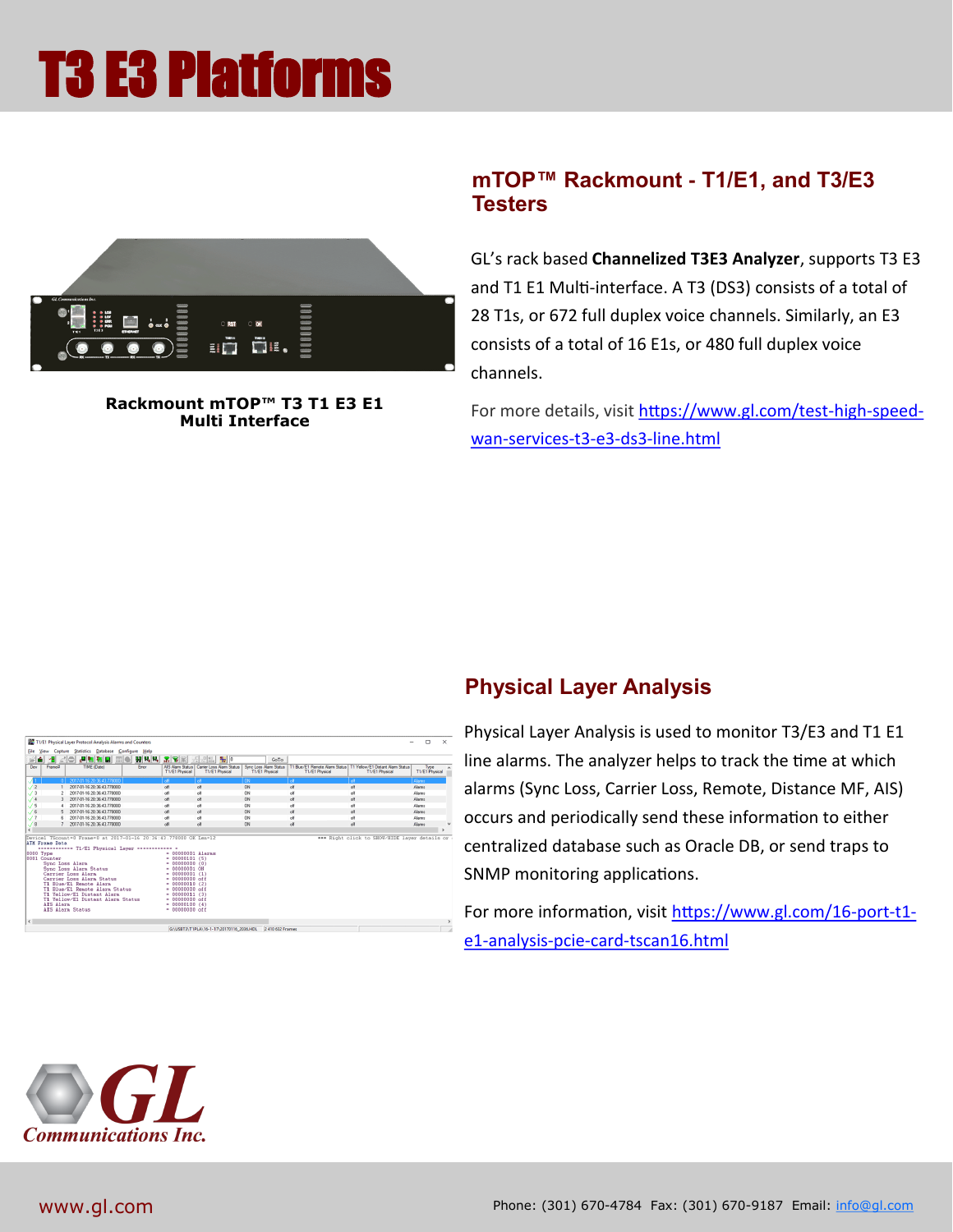### Unchannelized T3 E3 Platforms



**HDLC Protocol Analysis for T3 (DS3) / E3 Analyzers** 

#### **T3/E3 Datacom HDLC Protocol Analysis**

GL's T3/E3/Datacom HDLC protocol analyzer provides the capability to capture, and analyze HDLC data on a T3/E3/ Datacom lines. There may be a single data channel per T3/ E3/Datacom line. After setting the T3/E3/Datacom ports and FCS type and starting the decoding process, the main screen displays the captured HDLC frames. Flags are stripped, and all other data is presented, including FCS bytes.

In addition to HDLC Analyzer, T3/E3/Datacom analyzer supports HDLC Tx Rx Test application that further helps in transmitting and capturing pre-defined HDLC frames. For more details, visit [https://www.gl.com/t3](https://www.gl.com/t3-e3-datacom-hdlc-analysis.html)-e3-datacom-hdlc -[analysis.html](https://www.gl.com/t3-e3-datacom-hdlc-analysis.html)



**T3 (DS3)/E3 Frame Relay Protocol Analyzer**

#### **T3/E3 Frame Relay Protocol Analyzer**

GL's T3 Frame Relay Protocol Analyzer can be used to analyze and decode frames conforming to Q.921, Q.922, LAPF, Frame Relay Forum standard -FRF.9 and FRF.12, Multiple Protocol Encapsulation, LCP RFC1661, Q.933 SVC and LMI SNAP, PPP, IP, SMTP, POP3 and so on. It also analyses Permanent Virtual Connection (PVC) and Switched Virtual Connection (SVC) frames.

For more details, visit [https://www.gl.com/t3](https://www.gl.com/t3-e3-frame-relay-analysis.html)-e3-framerelay-[analysis.html](https://www.gl.com/t3-e3-frame-relay-analysis.html)

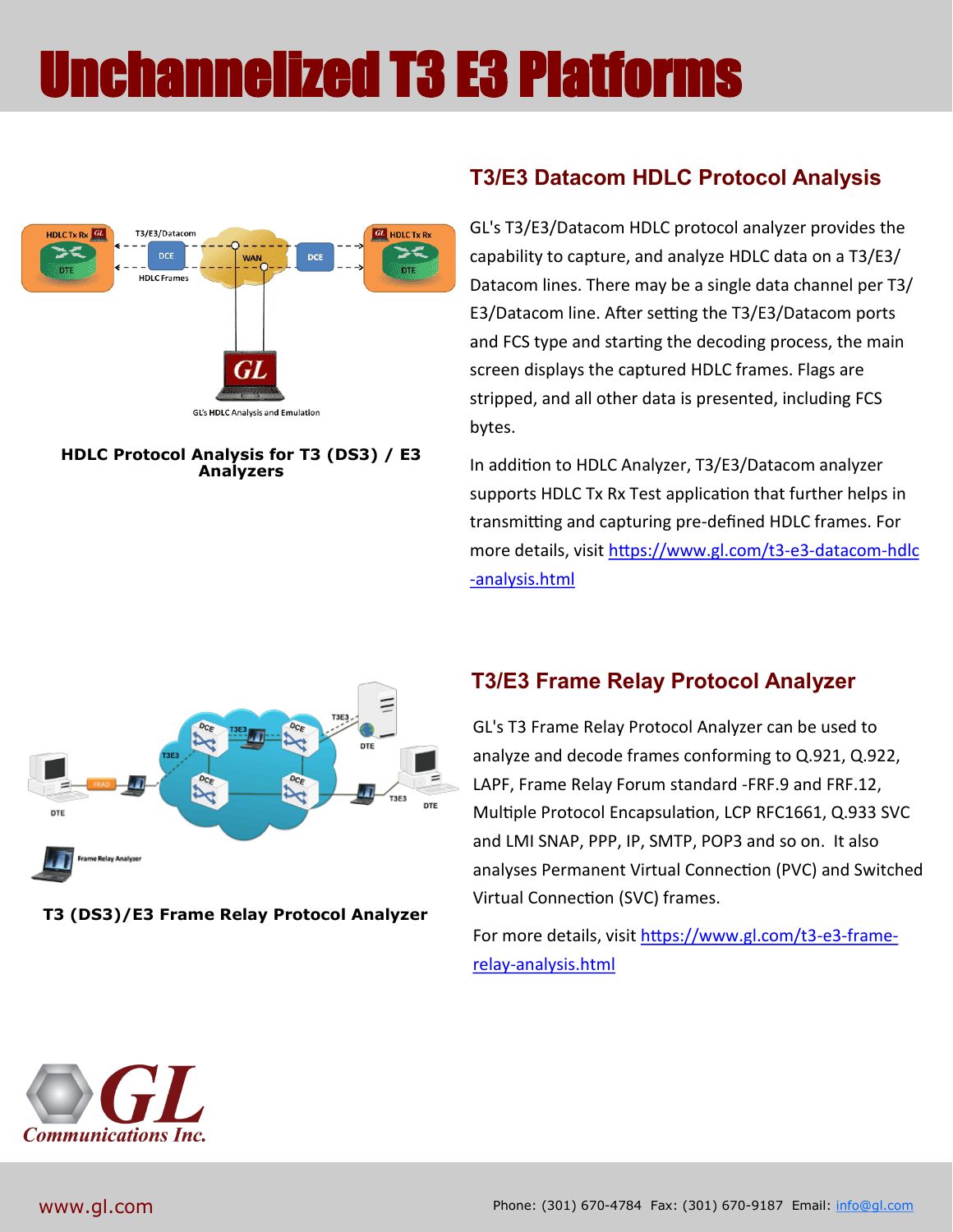## Unchannelized T3 E3 Platforms



#### **ATM in a T3 (DS3)/E3 Network**

#### **T3/E3 ATM Protocol Analyzer**

**Asynchronous Transfer Mode (ATM)** is a flexible network, which carries voice, video, and data in the same way, i.e. fixed length cells. It has generated a number of revenue opportunities because of its different classes of service support for multimedia traffic, efficient bandwidth management for burst traffic, support for LAN/WAN architecture and high performance via hardware switching.

GL's T3 ATM Analyzer is used to analyze and decode different ATM protocols like ATM, AAL2 Protocols (CPS-SDU, SSSAR-SDU, and SSCS), AAL5 (CPCS), UNI and others across U plane and C plane of UNI and NNI interface. For more information, visit [https://www.gl.com/t3](https://www.gl.com/t3-e3-atm-analysis.html)-e3-atm[analysis.html](https://www.gl.com/t3-e3-atm-analysis.html)



#### **Analysis of PPP frames over T3/E3 lines**



#### **T3/E3 PPP Protocol Analyzer with PDA**

The GL's PPP Analyzer can be used to capture and decode a host of PPP protocols exchanged between pairs of nodes over T3/E3/Serial Data Communications links. It provides useful analysis of the PPP, MLPPP, and MC-MLPPP protocols which includes distribution of protocols, protocol fields, frame lengths and frame status.

A user can obtain detail analysis of the protocol and can perform various statistics measurements. PPP analyzer also supports Packet Data Analysis module (requires additional license) to perform detail analysis of PPP packets over IP and segregates them into SIP / H323 / Megaco / MGCP / T.38 Fax calls.

For more details, visit [https://www.gl.com/t3](https://www.gl.com/t3-e3-ppp-analysis.html)-e3-ppp[analysis.html](https://www.gl.com/t3-e3-ppp-analysis.html)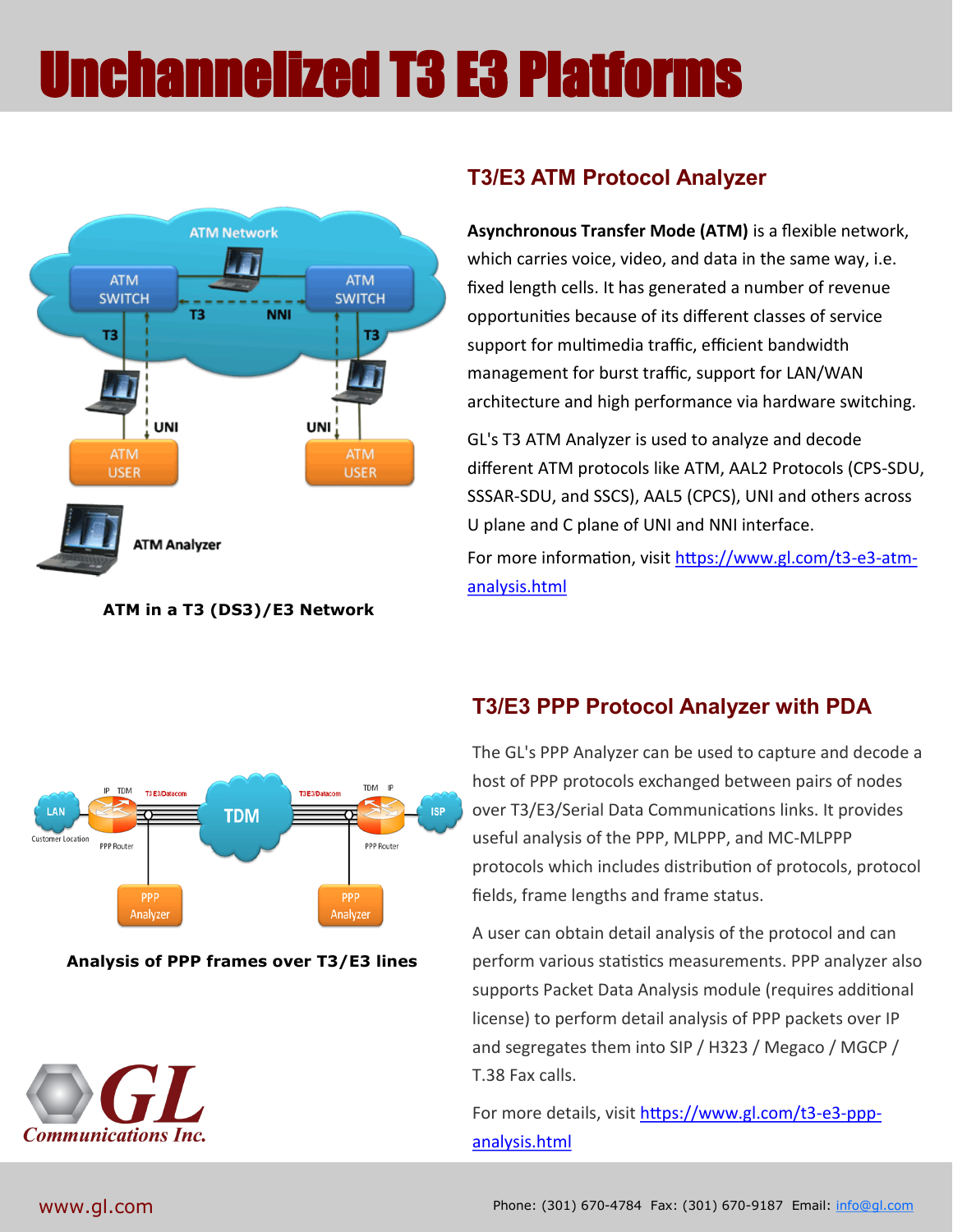# Channelized T3 E3 Platforms





#### **Channelized T3 E3**

The T3/E3 hardware platform with associated T1/E1 Receive Server and Channelized T3/E3 analyzer software can capture, record, and monitor multiple T1 or E1 channels over Channelized T3/E3 links. It can perform analysis of various signal types including voice, digits, tones, fax, modem, and raw data.

The Channelized T3 E3 to T1 E1 solution, comprises of two modules, namely, the High-Speed T3/E3, and Low-Speed T1/E1 modules. These two modules are actually two separate processes running on the same computer. The High-Speed T3/E3 process is called as T1/E1 Receive Server, as the name suggests it runs as a service and works with USB T3/E3 hardware. The Low-Speed T1/E1 module part is referred to as Channelized T3 E3 analyzer software.

The T1/E1 Receive Server application within USB T3/E3 analyzer acts as software based Multiplexer- Demultiplexer application capable of channelization of a T3 signal into 56 independent T1 channels and an E3 signal into 32 E1 channels. The channelized streams containing T1/E1 frames are forwarded to T3/E3 Channelized T1E1 analyzer software over UDP using GL Message Protocol for analyzing frames per channel.

For more details, visit [https://www.gl.com/test](https://www.gl.com/test-high-speed-wan-services-t3-e3-ds3-line.html)-high-speedwan-services-t3-e3-ds3-[line.html](https://www.gl.com/test-high-speed-wan-services-t3-e3-ds3-line.html)